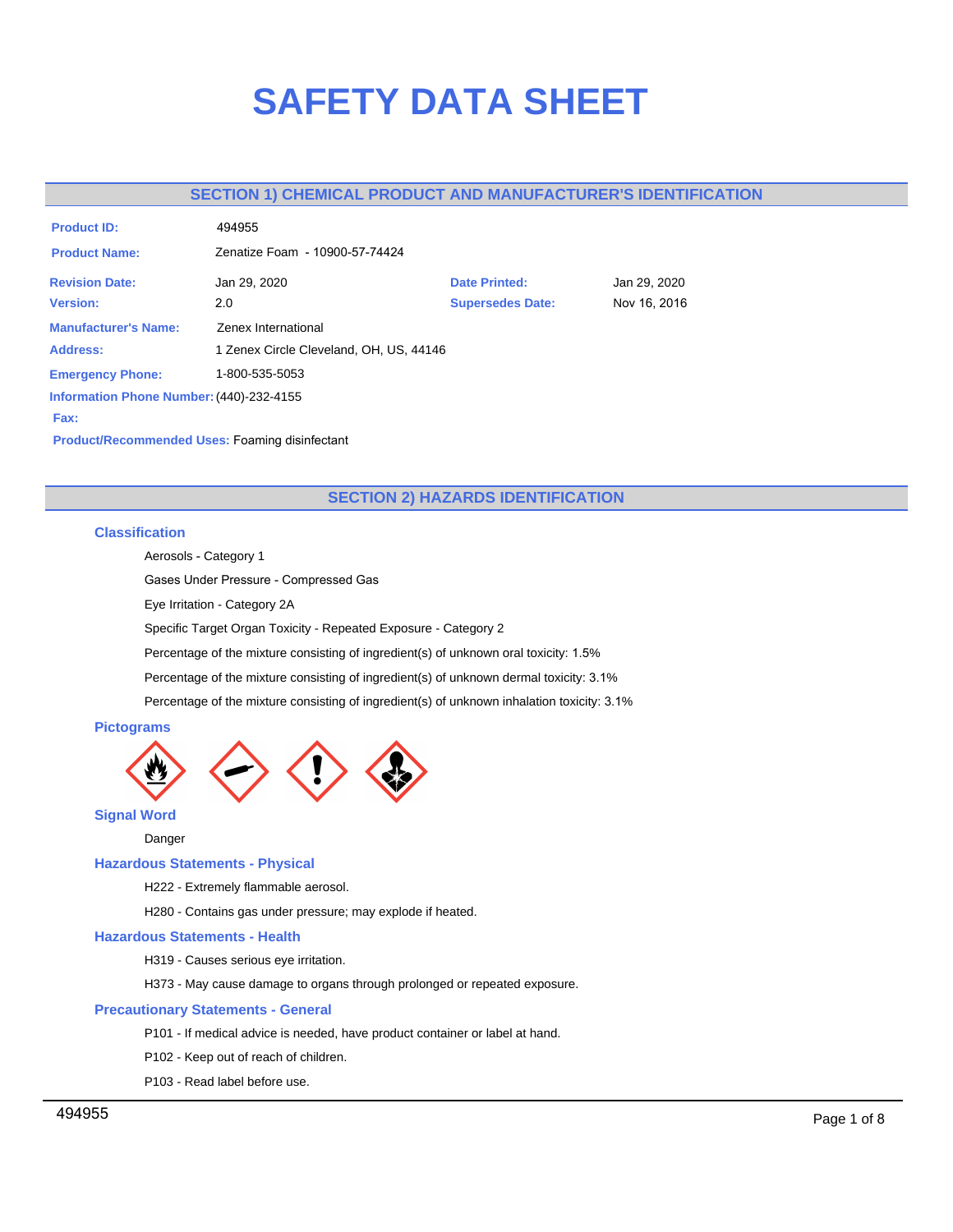## **Precautionary Statements - Prevention**

P210 - Keep away from heat, hot surfaces, sparks, open flames and other ignition sources. No smoking.

- P211 Do not spray on an open flame or other ignition source.
- P251 Do not pierce or burn, even after use.
- P264 Wash hands thoroughly after handling.
- P280 Wear eye protection and face protection.
- P260 Do not breathe mist, vapors or spray.

### **Precautionary Statements - Response**

P314 - Get medical attention if you feel unwell.

P305 + P351 + P338 - IF IN EYES: Rinse cautiously with water for several minutes. Remove contact lenses, if present and easy to do. Continue rinsing.

P337 + P313 - If eye irritation persists: Get medical attention.

### **Precautionary Statements - Storage**

P410 + P412 - Protect from sunlight. Do not expose to temperatures exceeding 50°C/122°F.

P403 - Store in a well-ventilated place.

#### **Precautionary Statements - Disposal**

P501 - Dispose of contents and container in accordance with local, regional, national and international regulations.

### **Supplementary Information**

WARNING: This product contains chemicals known to the State of California to cause cancer and birth defects or other reproductive harm. Please refer to the SDS for additional information. Keep upright in a cool, dry place. Do not discard empty can in trash compactor.

# **SECTION 3) COMPOSITION, INFORMATION ON INGREDIENTS**

| <b>CAS</b>   | <b>Chemical Name</b>            | % By Weight |
|--------------|---------------------------------|-------------|
| 0000106-97-8 | <b>BUTANE</b>                   | $1\% - 5\%$ |
| 0000111-76-2 | ETHYLENE GLYCOL MONOBUTYL ETHER | $1\% - 3\%$ |
| 0000064-02-8 | <b>TETRASODIUM EDTA</b>         | $1\% - 3\%$ |
| 0000074-98-6 | PROPANE                         | $1\% - 3\%$ |

Specific chemical identity and/or exact percentage (concentration) of the composition has been withheld to protect confidentiality.

# **SECTION 4) FIRST-AID MEASURES**

## **Inhalation**

Remove victim to fresh air and keep at rest in a position comfortable for breathing. If not breathing, if breathing is irregular or if respiratory arrest occurs, provide artificial respiration or oxygen by trained personnel. It may be dangerous to the person providing aid to give mouthto-mouth resuscitation. Get medical attention following exposure or if feeling unwell. If unconscious, place in recovery position and get medical attention immediately. Maintain an open airway. Loosen tight clothing such as a collar, tie, belt or waistband.

## **Eye Contact**

Immediately flush eyes with plenty of water, occasionally lifting the upper and lower eyelids. Check for and remove any contact lenses. Continue to rinse for at least 10 minutes. Get medical attention.

## **Skin Contact**

Flush contaminated skin with plenty of water. Remove contaminated clothing and shoes. Continue to rinse for at least 10 minutes. Get medical attention following exposure or if feeling unwell. Wash clothing before reuse. Clean shoes thoroughly before reuse.

#### **Ingestion**

Wash out mouth with water. Remove dentures if any. Remove victim to fresh air and keep at rest in a position comfortable for breathing. If material has been swallowed and the exposed person is conscious, give small quantities of water to drink. Stop if the exposed person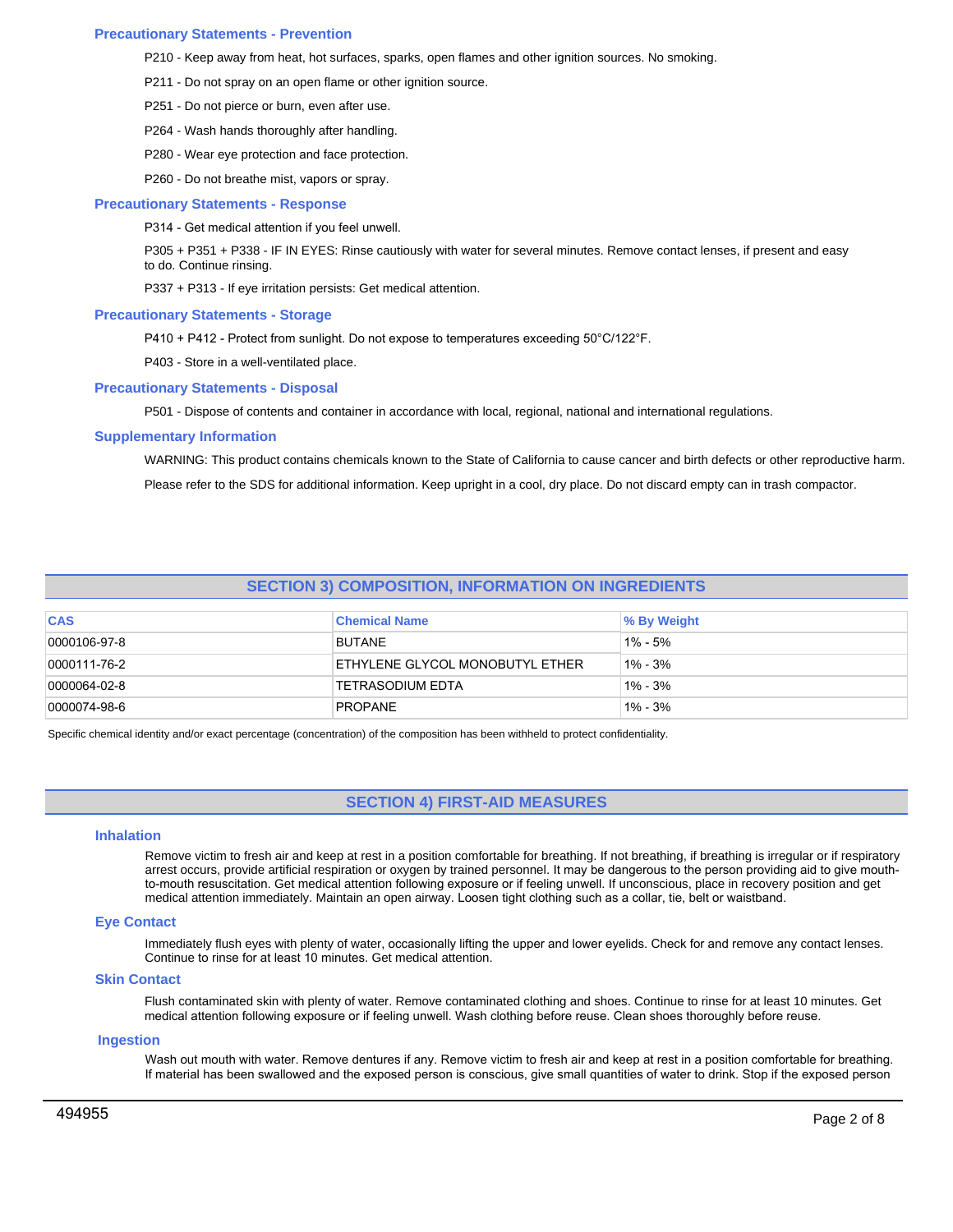feels sick as vomiting may be dangerous. Do not induce vomiting unless directed to do so by medical personnel. If vomiting occurs, the head should be kept low so that vomit does not enter the lungs. Get medical attention following exposure or if feeling unwell. Never give anything by mouth to an unconscious person. If unconscious, place in recovery position and get medical attention immediately. Maintain an open airway. Loosen tight clothing such as a collar, tie, belt or waistband.

## **Most Important Symptoms/Effects, Acute and Delayed**

Causes serious eye irritation. Adverse symptoms may include the following: eye pain or irritation, watering, or redness, respiratory tract irritation or coughing.

## **Indication of Immediate Medical Attention and Special Treatment Needed**

In case of inhalation of decomposition products in a fire, symptoms may be delayed. The exposed person may need to be kept under medical surveillance for 48 hours.

# **SECTION 5) FIRE-FIGHTING MEASURES**

## **Suitable Extinguishing Media**

Use an extinguishing agent suitable for the surrounding fire.

### **Unsuitable Extinguishing Media**

None known.

## **Specific Hazards in Case of Fire**

Extremely flammable aerosol. Runoff to sewer may create fire or explosion hazard. In a fire or if heated, a pressure increase will occur and the container may burst, with the risk of a subsequent explosion. Gas may accumulate in low or confined areas or travel a considerable distance to a source of ignition and flash back, causing fire or explosion. Bursting aerosol containers may be propelled from a fire at high speed.

### **Fire-Fighting Procedures**

Promptly isolate the scene by removing all persons from the vicinity of the incident if there is a fire. No action shall be taken involving any personal risk or without suitable training. Move containers from fire area if this can be done without risk. Use water spray to keep fireexposed containers cool.

### **Special Protective Actions**

Fire-fighters should wear appropriate protective equipment and self-contained breathing apparatus (SCBA) with a full face-piece operated in positive pressure mode.

# **SECTION 6) ACCIDENTAL RELEASE MEASURES**

## **Emergency Procedure**

No action shall be taken involving any personal risk or without suitable training. Evacuate surrounding areas. Keep unnecessary and unprotected personnel from entering. In the case of aerosols being ruptured, care should be taken due to the rapid escape of the pressurized contents and propellant. If a large number of containers are ruptured, treat as a bulk material spillage according to the instructions in the clean-up section. Do not touch or walk through spilled material. Shut off all ignition sources. No flares, smoking or flames in hazard area. Avoid breathing vapor or mist. Provide adequate ventilation. Wear appropriate respirator when ventilation is inadequate. Put on appropriate personal protective equipment.

#### **Recommended Equipment**

If specialized clothing is required to deal with the spillage, take note of any information in section 8 on suitable and unsuitable materials.

#### **Personal Precautions**

Avoid breathing vapors. Ventilate area. For personal protection, see section 8.

#### **Environmental Precautions**

Avoid dispersal of spilled material and runoff and contact with soil, waterways, drains and sewers. Inform the relevant authorities if the product has caused environmental pollution (sewers, waterways, soil or air).

#### **Methods and Materials for Containment and Cleaning up**

**Small spill:** Stop leak if without risk. Move containers from spill area. Use spark-proof tools and explosion-proof equipment. Dilute with water and mop up if water-soluble. Alternatively, or if water-insoluble, absorb with an inert dry material and place in an appropriate waste disposal container. Dispose of via a licensed waste disposal contractor.

**Large spill:** Stop leak if without risk. Move containers from spill area. Use spark-proof tools and explosion-proof equipment. Approach release from upwind. Prevent entry into sewers, water courses, basements or confined areas. Wash spillages into an effluent treatment plant or proceed as follows. Contain and collect spillage with non-combustible, absorbent material e.g. sand, earth, vermiculite or diatomaceous earth and place in container for disposal according to local regulations (see Section 13). Dispose of via a licensed waste disposal contractor. Contaminated absorbent material may pose the same hazard as the spilled product. Note: see Section 1 for emergency contact information and Section 13 for waste disposal.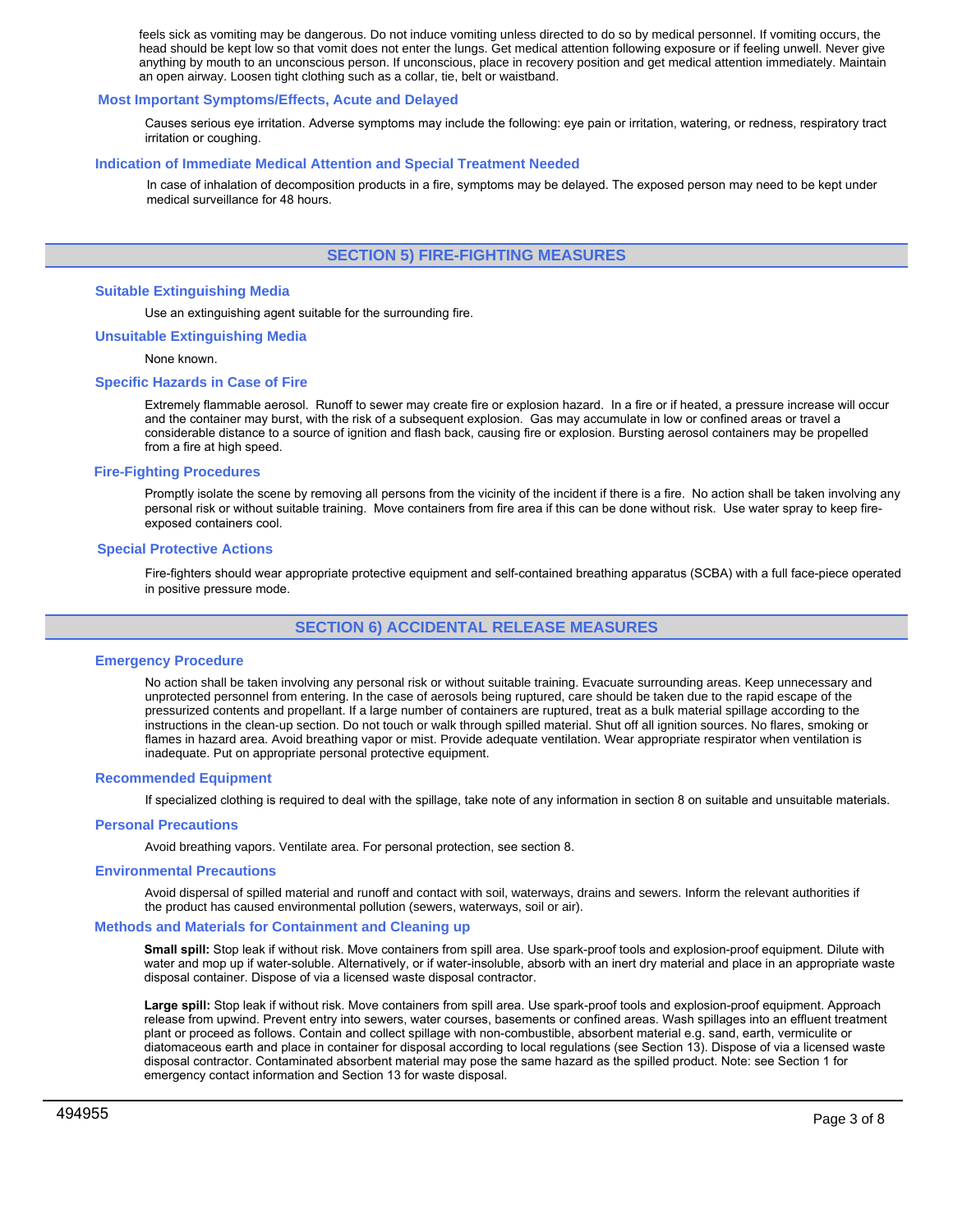## **General**

Put on appropriate personal protective equipment (see Section 8). Pressurized container: protect from sunlight and do not expose to temperatures exceeding 50°C. Do not pierce or burn, even after use. Do not breathe vapor or mist. Do not swallow. Avoid contact with eyes, skin and clothing. Avoid breathing gas. Use only with adequate ventilation. Wear appropriate respirator when ventilation is inadequate. Store and use away from heat, sparks, open flame or any other ignition source. Use explosion-proof electrical (ventilating, lighting and material handling) equipment. Use only non-sparking tools. Empty containers retain product residue and can be hazardous.

Eating, drinking and smoking in work areas is prohibited.

Remove contaminated clothing and protective equipment before entering eating areas. See also Section 8 for additional information on hygiene measures.

## **Ventilation Requirements**

Use in a well-ventilated place.

## **Storage Room Requirements**

Store in accordance with local regulations. Store away from direct sunlight in a dry, cool and well-ventilated area, away from incompatible materials and food and drink. Protect from sunlight. Store locked up. Eliminate all ignition sources. Use appropriate containment to avoid environmental contamination. See Section 10 for incompatible materials before handling or use.

# **SECTION 8) EXPOSURE CONTROLS/PERSONAL PROTECTION**

## **Eye Protection**

Safety eyewear complying with an approved standard should be used when a risk assessment indicates this is necessary to avoid exposure to liquid splashes, mists, gases or dusts. If contact is possible, the following protection should be worn, unless the assessment indicates a higher degree of protection: chemical splash goggles.

## **Skin Protection**

Chemical-resistant, impervious gloves complying with an approved standard should be worn at all times when handling chemical products if a risk assessment indicates this is necessary. Considering the parameters specified by the glove manufacturer, check during use that the gloves are still retaining their protective properties. It should be noted that the time to breakthrough for any glove material may be different for different glove manufacturers. In the case of mixtures, consisting of several substances, the protection time of the gloves cannot be accurately estimated.

## **Respiratory Protection**

Based on the hazard and potential for exposure, select a respirator that meets the appropriate standard or certification. Respirators must be used according to a respiratory protection program to ensure proper fitting, training, and other important aspects of use.

## **Appropriate Engineering Controls**

Use only with adequate ventilation. Use process enclosures, local exhaust ventilation or other engineering controls to keep worker exposure to airborne contaminants below any recommended or statutory limits. The engineering controls also need to keep gas, vapor or dust concentrations below any lower explosive limits. Use explosion-proof ventilation equipment.

| <b>Chemical</b><br><b>Name</b>                                       | <b>TWA</b><br><b>OSHA</b><br>(mg/m3) | <b>OSHA TWA</b><br>(ppm) | <b>OSHA STEL</b><br>(mg/m3) | <b>OSHA</b><br><b>Carcinogen</b> | <b>OSHA Skin</b><br>designation | <b>OSHA Tables</b><br>(Z1, Z2, Z3) | <b>ACGIH TWA</b><br>(mg/m3) | <b>ACGIH TWA</b><br>(ppm) |
|----------------------------------------------------------------------|--------------------------------------|--------------------------|-----------------------------|----------------------------------|---------------------------------|------------------------------------|-----------------------------|---------------------------|
| <b>BUTANE</b>                                                        |                                      |                          |                             |                                  |                                 |                                    |                             |                           |
| <b>ETHYLENE</b><br><b>GLYCOL</b><br><b>MONOBUTYL</b><br><b>ETHER</b> | 240                                  | 50                       |                             |                                  |                                 |                                    |                             | 20                        |
| <b>PROPANE</b>                                                       | 1800                                 | 1000                     |                             |                                  |                                 |                                    |                             |                           |

| <b>Chemical</b><br><b>Name</b>                                | <b>STEL</b><br><b>NIOSH</b><br>(ppm) | <b>ACGIH STEL</b><br>(mg/m3) | <b>ACGIH STEL</b><br>(ppm) | <b>ACGIH</b><br><b>Carcinogen</b> | <b>ACGIH</b><br><b>TLV Basis</b> | <b>ACGIH</b><br><b>Notations</b> | <b>TWA</b><br><b>NIOSH</b><br>(mg/m3) | <b>INIOSH TWA</b><br>(ppm) |
|---------------------------------------------------------------|--------------------------------------|------------------------------|----------------------------|-----------------------------------|----------------------------------|----------------------------------|---------------------------------------|----------------------------|
| <b>BUTANE</b>                                                 |                                      |                              | 1000 (EX)                  |                                   | CNS impair                       |                                  | 1900                                  | 800                        |
| ETHYLENE<br><b>GLYCOL</b><br><b>MONOBUTYL</b><br><b>ETHER</b> |                                      |                              |                            | A3                                | Eye &<br>URT irr                 | A <sub>3</sub> : BEI             | 24                                    | đ                          |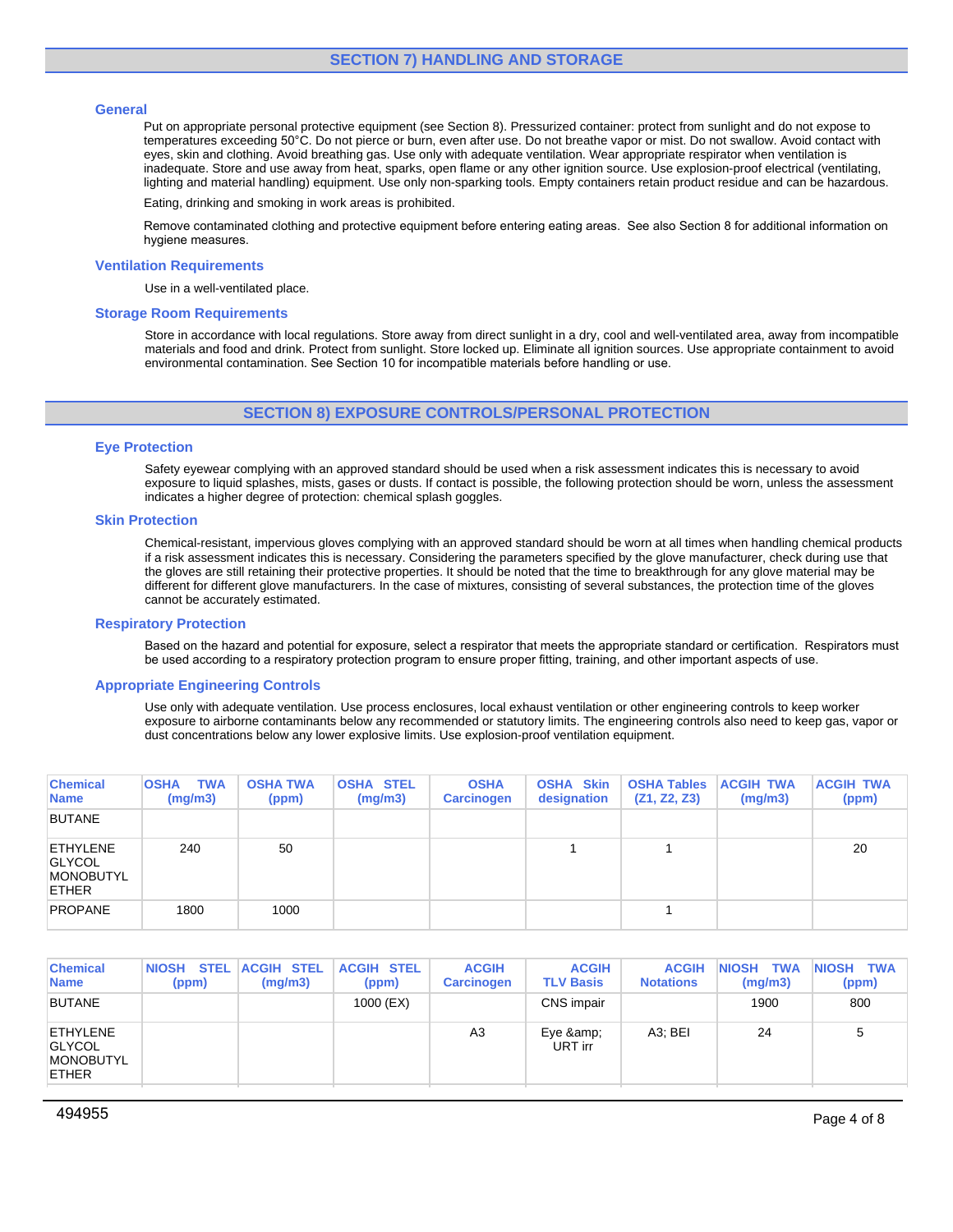| PROPANE | Simple          | Asphyxia | 1800 | 1000 |
|---------|-----------------|----------|------|------|
|         |                 |          |      |      |
|         | asphyxiant (D), |          |      |      |
|         | explosion       |          |      |      |
|         | hazard (EX)     |          |      |      |
|         |                 |          |      |      |

| <b>Chemical</b><br><b>Name</b>                                 | <b>NIOSH</b><br><b>STEL</b><br>(mg/m3) | <b>OSHA STEL</b><br>(ppm) | <b>NIOSH</b><br><b>Carcinogen</b> |
|----------------------------------------------------------------|----------------------------------------|---------------------------|-----------------------------------|
| <b>BUTANE</b>                                                  |                                        |                           |                                   |
| FTHYI FNF<br><b>GLYCOL</b><br><b>MONOBUTYL</b><br><b>ETHER</b> |                                        |                           |                                   |
| <b>PROPANE</b>                                                 |                                        |                           |                                   |

(C) - Ceiling limit, A3 - Confirmed Animal Carcinogen with Unknown Relevance to Humans, BEI - Substances for which there is a Biological Exposure Index or Indices, CNS - Central nervous system, impair - Impairment, irr - Irritation, URT - Upper respiratory tract

# **SECTION 9) PHYSICAL AND CHEMICAL PROPERTIES**

# **Physical and Chemical Properties**

| Density                      | 8.01 lb/gal                       |
|------------------------------|-----------------------------------|
| Density VOC                  | 0.64 lb/gal                       |
| % VOC                        | 8.00%                             |
| Appearance                   | Liquid                            |
| <b>Odor Threshold</b>        | N.A.                              |
| <b>Odor Description</b>      | N.A.                              |
| pH                           | $\overline{7}$                    |
| <b>Water Solubility</b>      | N.A.                              |
| Flammability                 | Flash point below 73°F/23°C       |
| Vapor Pressure               | 101.3 kPa [20°C]                  |
| <b>Flash Point</b>           | -29°C [Pensky-Martens Closed Cup] |
| Viscosity, Kinematic         | >0.205 cm <sup>2</sup> /s (40°C)  |
| Lower Explosion Level        | 1.1%                              |
| <b>Upper Explosion Level</b> | 10.6%                             |
| Vapor Density                | 1 [Air = 1]                       |
| <b>Melting Point</b>         | N.A.                              |
| <b>Freezing Point</b>        | N.A.                              |
| Low Boiling Point            | N.A.                              |
| High Boiling Point           | N.A.                              |
| Decomposition Pt             | N.A.                              |
| Auto Ignition Temp           | N.A.                              |
| <b>Evaporation Rate</b>      | $0.09$ (butyl acetate = 1)        |
|                              |                                   |

# **SECTION 10) STABILITY AND REACTIVITY**

# **Stability**

 $\overline{\phantom{0}}$ 

The product is stable under normal storage conditions.

# **Conditions to Avoid**

Avoid all possible sources of ignition (spark or flame).

**Incompatible Materials**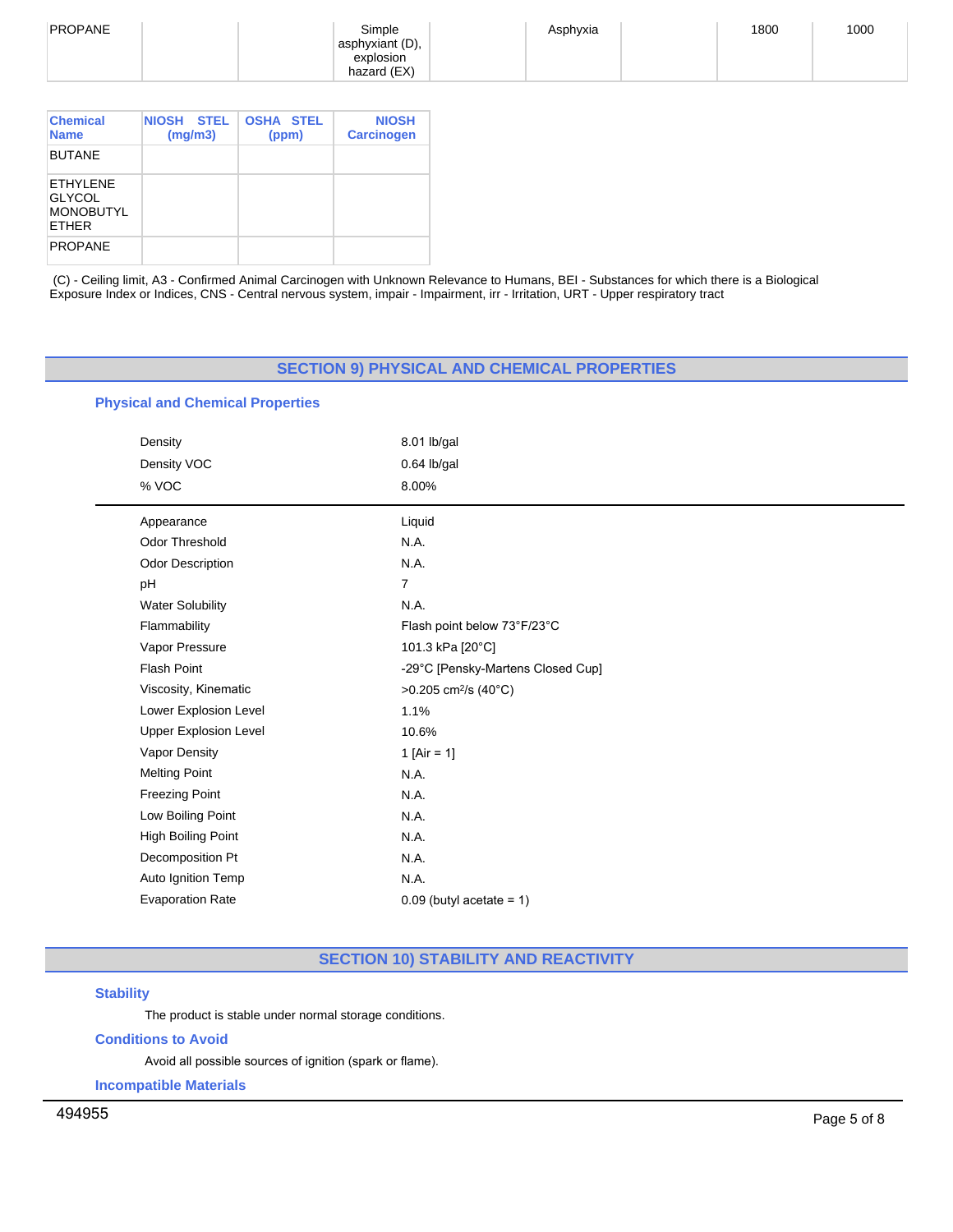No data available.

# **Hazardous Reactions/Polymerization**

Will not occur.

## **Hazardous Decomposition Products**

None known.

**SECTION 11) TOXICOLOGICAL INFORMATION**

**Skin Corrosion/Irritation**

Can irritate the skin.

# **Likely Route of Exposure**

Inhalation, ingestion, skin contact, eye contact.

## **Serious Eye Damage/Irritation**

Causes serious eye irritation.

## **Carcinogenicity**

No data available.

## **Germ Cell Mutagenicity**

No data available.

# **Reproductive Toxicity**

No data available.

**Respiratory/Skin Sensitization**

No data available.

## **Specific Target Organ Toxicity - Single Exposure**

## 0000111-76-2 ETHYLENE GLYCOL MONOBUTYL ETHER

May affect the central nervous system, blood, kidneys and liver. Exposure can cause headache, dizziness and lighheadedness.

## **Specific Target Organ Toxicity - Repeated Exposure**

May cause damage to organs through prolonged or repeated exposure.

#### **Aspiration Hazard**

No data available.

## **Acute Toxicity**

No data available.

## **Potential Health Effects - Miscellaneous**

## 0000111-76-2 ETHYLENE GLYCOL MONOBUTYL ETHER

Can be absorbed through the skin in harmful amounts. May cause injury to the kidneys, liver, blood and/or bone marrow. Repeated overexposure may result in damage to the blood. Eye contact may cause corneal injury. Has been toxic to the fetus in laboratory animals at doses that are toxic to the mother.

## 0000111-76-2 ETHYLENE GLYCOL MONOBUTYL ETHER

LC50 (female rat): 450 ppm (4-hour exposure) (2)

LC50 (male rat): 486 ppm (4-hour exposure) (2)

LD50 (oral, male weanling rat): 3000 mg/kg (1)

LD50 (oral, 6-week old male rat): 2400 mg/kg (1)

LD50 (oral, yearling male rat): 560 mg/kg (1)

LD50 (oral, female rat): 530 mg/kg; 2500 mg/kg (1)LD50 (oral, male mouse): 1230 mg/kg (1)

LD50 (oral, rabbit): 320 mg/kg (1)

LD50 (dermal, male rabbit): 406 mg/kg (cited as 0.45 mL/kg) (1)

# 0000106-97-8 BUTANE

LC50 (mouse): 202000 ppm (481000 mg/m3) (4-hour exposure); cited as 680 mg/L (2-hour exposure) (9) LC50 (rat): 276000 ppm (658000 mg/m3) (4-hour exposure); cited as 658 mg/L (4-hour exposure) (9)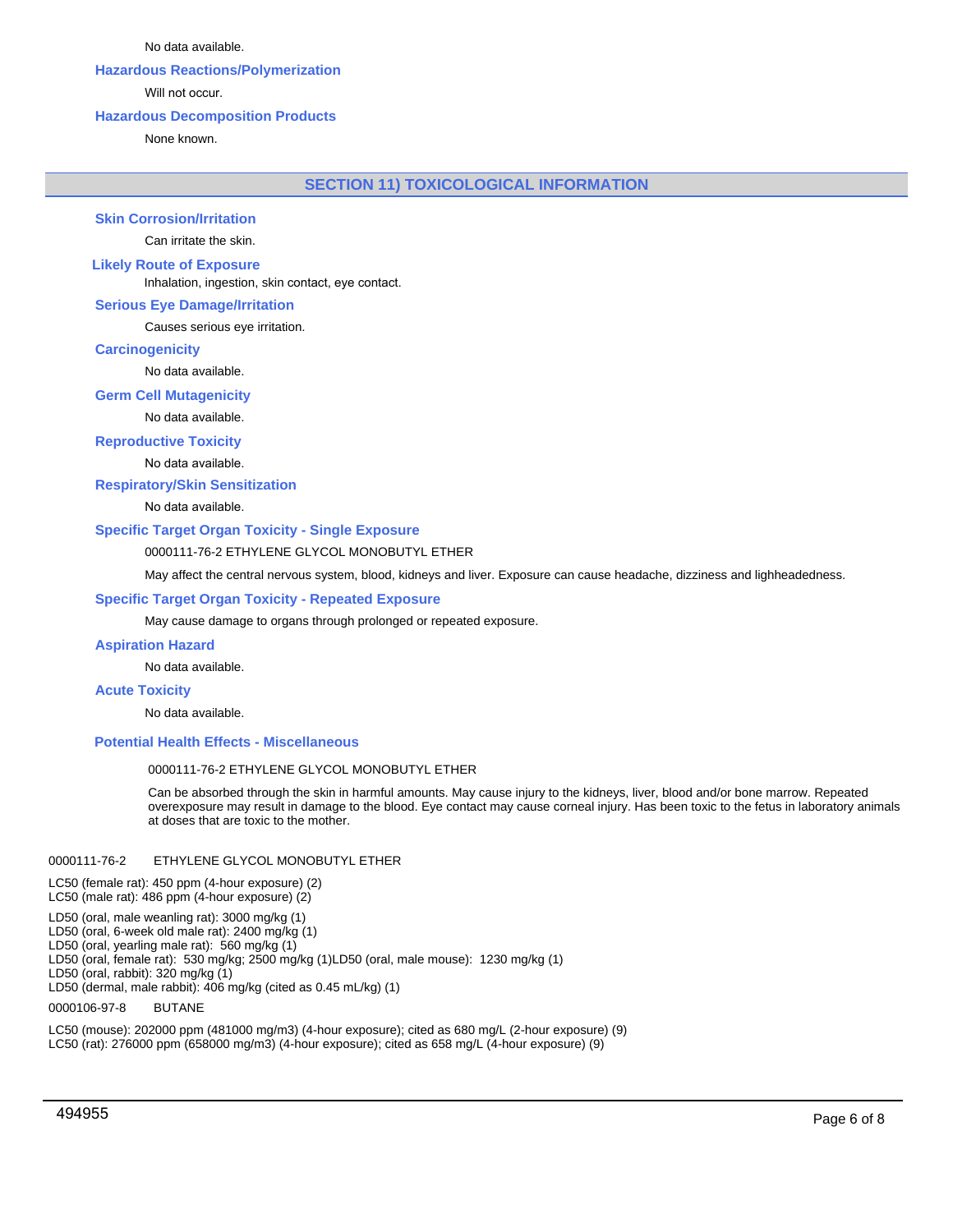# **SECTION 12) ECOLOGICAL INFORMATION**

# **Toxicity**

No data available.

# **Persistence and Degradability**

# No data available.

# **Bio-Accumulative Potential**

# No data available.

# **Mobility in Soil**

No data available.

# **Other Adverse Effects**

No data available.

# **SECTION 13) DISPOSAL CONSIDERATIONS**

## **Waste Disposal**

Under RCRA, it is the responsibility of the user of the product, to determine at the time of disposal whether the product meets RCRA criteria for hazardous waste. Waste management should be in full compliance with federal, state, and local laws.

Empty containers retain product residue which may exhibit hazards of material, therefore do not pressurize, cut, glaze, weld or use for any other purposes. Return drums to reclamation centers for proper cleaning and reuse.

# **SECTION 14) TRANSPORT INFORMATION**

|                                            |                     | <b>IATA Information   IMDG Information</b> | <b>U.S. DOT</b><br><b>Information</b> |
|--------------------------------------------|---------------------|--------------------------------------------|---------------------------------------|
| <b>UN</b> number:                          | UN1950              | UN1950                                     | UN1950                                |
| <b>Proper shipping</b><br>name:            | Aerosols, flammable | Aerosols                                   | Aerosols                              |
| <b>Hazard class:</b>                       | 2.1                 | 2.1                                        | 2.1                                   |
| <b>Packaging group:</b>                    | <b>NA</b>           | <b>NA</b>                                  | NA.                                   |
| <b>Hazardous</b><br>substance (RQ):        |                     |                                            | No Data Available                     |
| <b>Marine Pollutant:</b>                   |                     | No Data Available                          | No Data Available                     |
| <b>Note / Special</b><br><b>Provision:</b> | (LTD QTY)           | (LTD QTY)                                  | (LTD QTY)                             |
| <b>Toxic-Inhalation</b><br>Hazard:         |                     |                                            | No Data Available                     |

# **SECTION 15) REGULATORY INFORMATION**

| <b>CAS</b>   | <b>Chemical Name</b>                      | % By Weight | <b>Regulation List</b>                                |
|--------------|-------------------------------------------|-------------|-------------------------------------------------------|
| 0000106-97-8 | <b>BUTANE</b>                             | $1\% - 5\%$ | SARA312, VOC, TSCA, ACGIH                             |
| 0000064-02-8 | EDTA TETRASODIUM SALT                     | $1\% - 3\%$ | SARA312.TSCA                                          |
| 0000074-98-6 | <b>PROPANE</b>                            | $1\% - 3\%$ | SARA312, VOC, TSCA, ACGIH, OSHA                       |
| 0000111-76-2 | ETHYLENE GLYCOL MONOBUTYL<br><b>ETHER</b> | $1\% - 3\%$ | SARA313, CERCLA, SARA312, VOC,<br>TSCA, ACGI H, OSHA, |